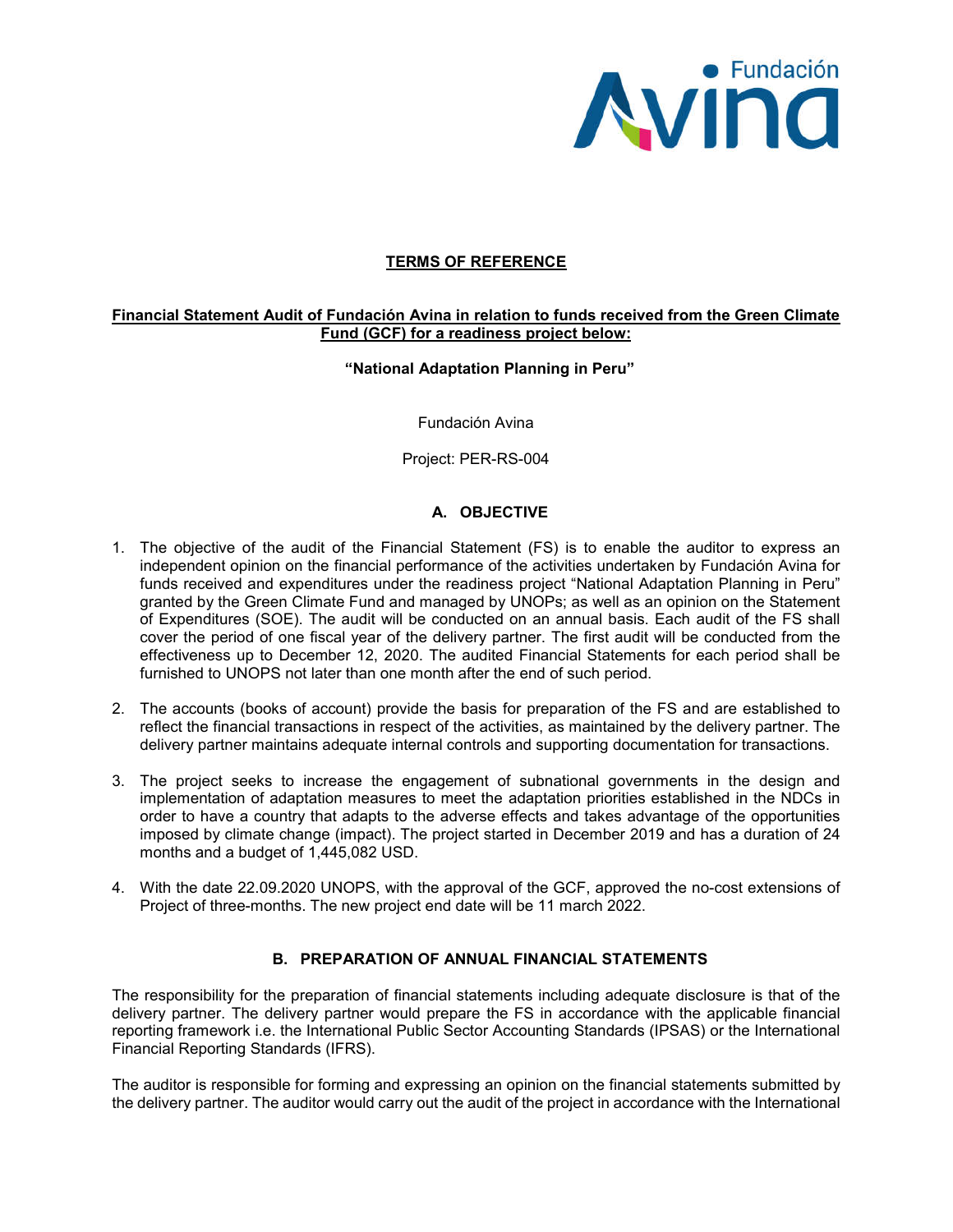

Standards on Auditing (ISA), as promulgated by the International Federation of Accountants (IFAC). As part of the audit process, the auditor may request from the Delivery Partner written confirmation concerning representations made in connection with the audit.

## **C. SCOPE**

- 1. The audit will be carried out in accordance with International Standards of Auditing, and will include such tests and controls, as the auditor considers necessary under the circumstances. In conducting the audit, special attention should be paid to the following:
	- a. The GCF funds have been used in accordance with the conditions of the relevant agreements, with due attention to economy and efficiency, and only for the purposes for which the financing was provided. The relevant financing agreements are in the Annex D of Grant Support Agreement.
	- b. Goods and services procured have been hired in accordance with the relevant agreement;
	- c. All necessary supporting documents, records, and accounts have been kept in respect of all activities including expenditures reported using Statements of Expenditure (SOE) or Interim Unaudited Financial Statements (IFS) methods. The auditor is expected to verify respective reports issued during the period agreed with the underlying books of account. Clear linkages should exist between the books of account and reports presented to GCF.
	- d. The accounts have been prepared in accordance with consistently applied International Accounting Standards i.e. IPSAS/IFRS and give a true and fair view.
	- e. National laws and regulations have been complied with, and that the financial and accounting procedures approved for the project were followed and used;
	- f. Financial performance of the project is satisfactory
	- g. Assets procured from project funds exist and there is verifiable ownership by the delivery partner or beneficiaries in line with the financing agreement.
	- h. Compliance with the terms and conditions were agreed on the memorandum of understanding.

## **Auditors shall certify:**

- i. Whether the FS are drawn up in conformity with the applicable international accepted accounting standards.
- ii. Whether the FS are accurate and are drawn up from the books of accounts maintained by the Delivery partner.
- iii. Whether the provisions of the Agreement are adhered to.
- iv. Whether the Delivery Partner in accordance with the relevant Agreement has undertaken Procurement.
- v. Carry out a physical verification of any significant assets purchased and confirm their existence and use for project purposes.

## **D. AUDIT OPINION**

1. Besides a primary opinion on the Financial Statements, the audit report of the Accounts should include a separate paragraph commenting on the accuracy and eligibility of expenditures.

## **E. MANAGEMENT LETTER**

1. In addition to the audit report, the auditor will prepare a "management letter", in which the auditor will: